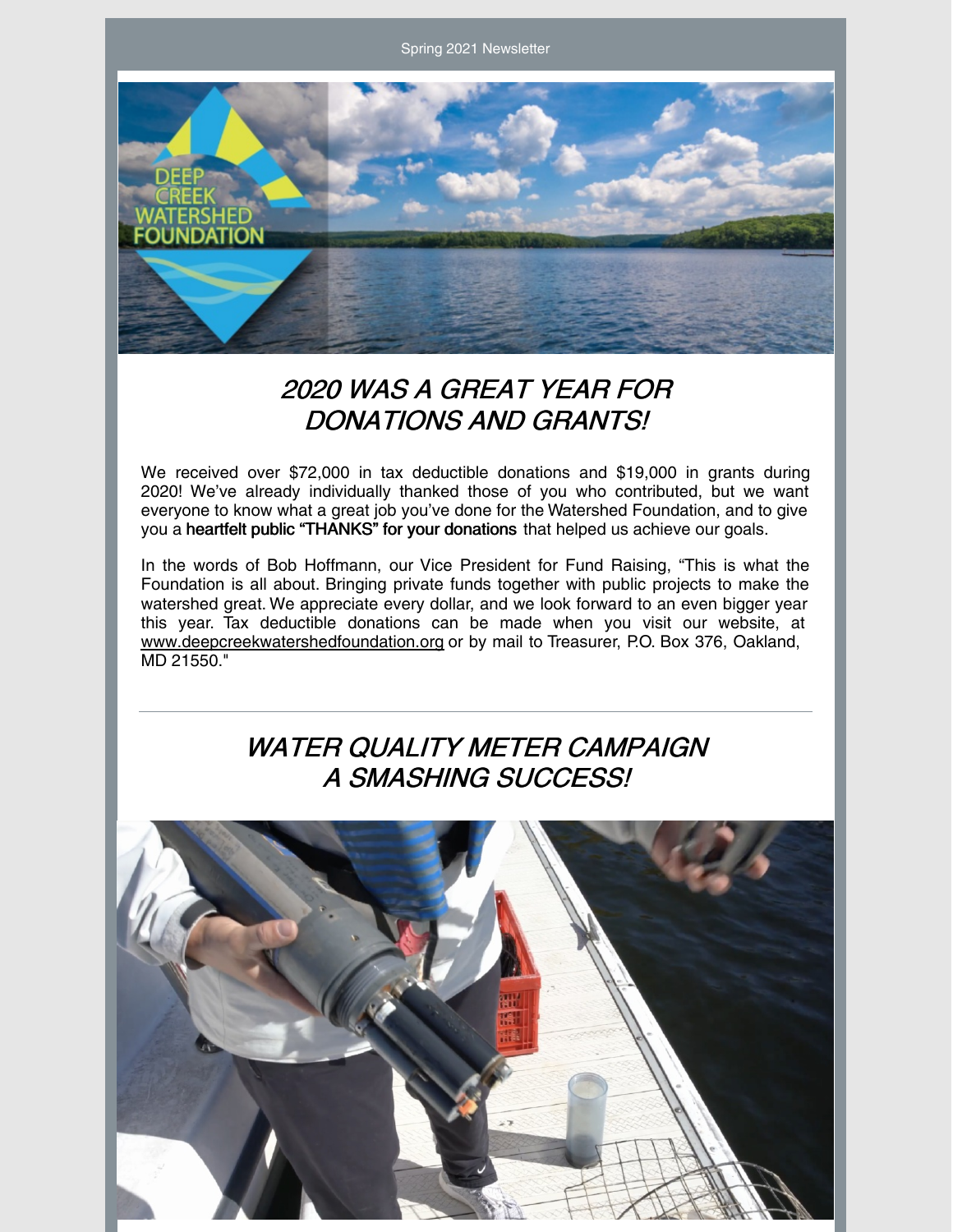We spent \$75,000 to partner with the Maryland Department of Natural Resources (DNR) to buy 5 water quality monitors that will guarantee a continuous flow of information about the composition of the water in Deep Creek Lake.That guarantees that DNR will know the state of the health of the lake for years to come.

Watershed Foundation President David Myerberg said,

"The significance of this purchase will live for decades, as DNR monitors the health of the lake, day in and day out, getting the hard data they need to make decisions about what to do, when and how, to keep the lake as the wonderful resource we all love and enjoy."

You may have read about our campaign for donations to allow us to give water quality meters to DNR. It's been an extraordinary success that has been written-up in several publications, and featured in DNR statements and meetings. We earlier had committed to buying 4 water quality meters for DNR, at a cost of \$60,000, and we were thrilled when the Deep Creek Lake Property Owners Association (POA) contributed \$15,000 to the Watershed Foundation so we bought an additional water quality meter. In total we bought 5 water quality meters for DNR, to add to the 2 meters they already have. The company that makes the meters, was a great help when Watershed Foundation Treasurer Brian O'Brien talked with them about pricing for our multiple orders.

#### DNR Managers Applaud Our Partnership

Here's what Deep Creek Lake Manager Eric Null said about our partnership with DNR in getting the water quality meters...

"This partnership has invested over \$130,000 in state-of-the-art technology for water quality monitoring. Together the partnership has purchased 7 continuous water quality monitoring meters with multiple parameter probes. It has also purchased data reading equipment, and computer upgrades to handle the increased data collection and interpretation that will be needed. This partnership will greatly decrease the time needed to collect baseline data in all the major Deep Creek Lake coves. Once this data has been collected and interpreted it can be easily transferred to the POA and Watershed Foundation for public dissemination.

This will allow the stakeholders and public to see how Deep Creek Lake functions chemically and biologically...[and] allow for future monitoring to assess the impact of any potential pollutant that may enter Deep Creek Lake. The real excitement of the partnership is that now water quality monitoring can be done throughout the watershed. The data collected in the lake can also be linked to fishing and boating conditions…[and] be reported to the public to enhance their Deep Creek Lake experience. The monitoring program will also partner with Garrett College, Natural Resource Wildlife and Technology Program to give students hands-on experience and training with using this technology so our future resource managers will gain real-world training with the technology that they will use in their careers."

Bruce Michael, Director of the DNR Resource Assessment Service, said that the Watershed Foundation's work in getting the water quality meters for DNR "is a great partnership that helps us tremendously." Calling the Watershed Foundation's efforts "a great bonus," Michael said that having a partner like the Watershed Foundation, "makes our job much easier."

#### And Your Donations Made It Possible

As David Myerberg said,

"We are so grateful for the generous donations we received, large and small, to make this dream <sup>a</sup> reality. It just shows that if you know that <sup>a</sup> need is real, and can reach out with that information, bighearted people will give to fund the cause."

We will keep you informed as we look forward to DNR's efforts in installing the water quality meters, and they begin giving DNR the information they need.

#### WE'RE STILL FUNDING DNR'S ZEBRA MUSSEL PREVENTION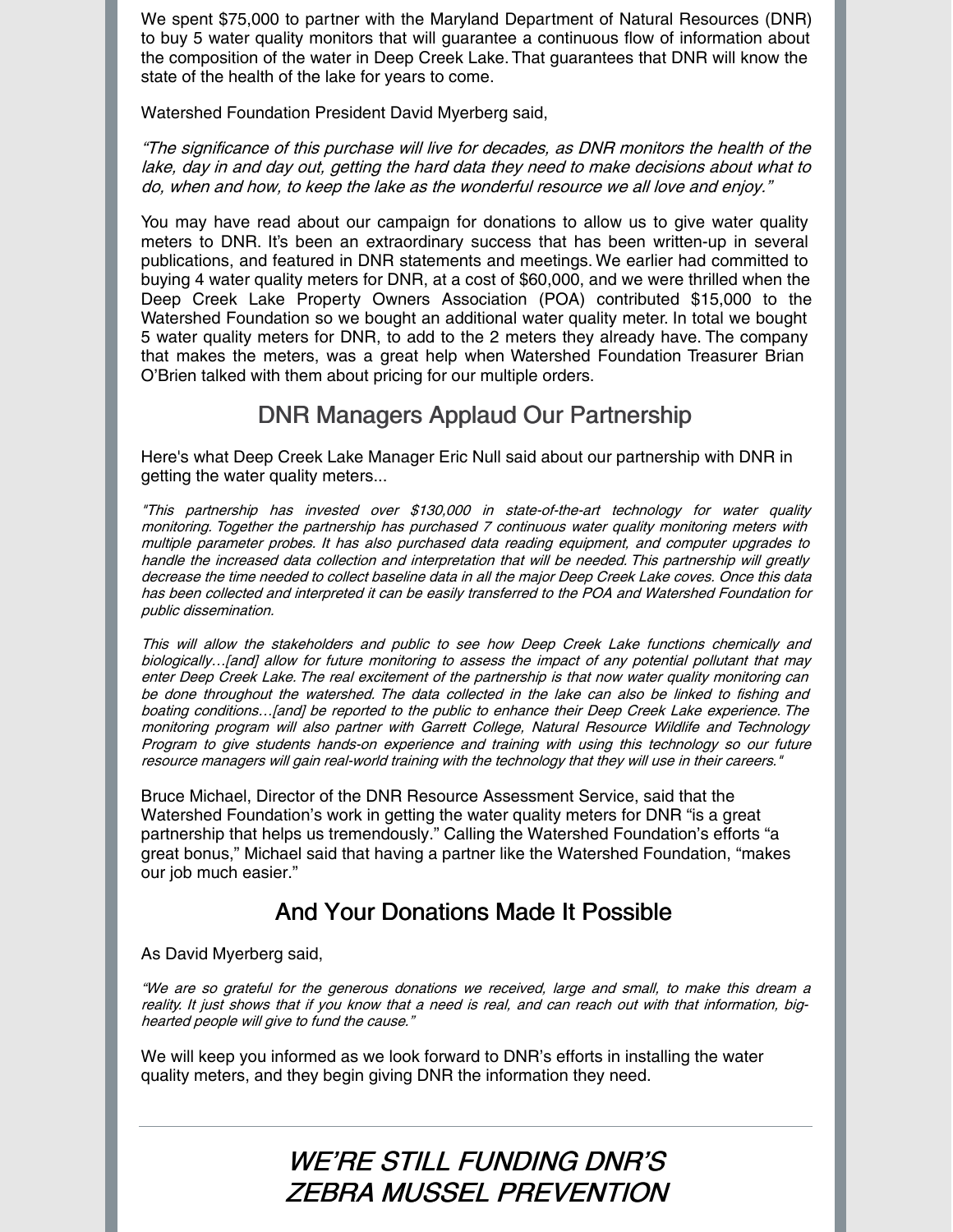In 2020 the Watershed Foundation gave \$1,060 to fund the efforts of the Maryland Department of Natural Resources to test whether the viciously destructive zebra mussels have infected the lake waters. And we've budgeted a similar amount to partner again with Brookfield Renewable Power, which operates the dam on Deep Creek Lake, to keep up the surveillance for another year.

So far, we've been fortunate to have found no evidence of the invasive creatures, but as boats continue to be brought to Deep Creek Lake from elsewhere, and the possibility of there being zebra mussel hitchhikers on the bottom of visiting boats, it is of primary importance to keep alert to their possible presence. Once they begin to spread in a lake, they are nearly impossible to eradicate. They have sharp shells that are a danger to swimmers who step on them, they can clog hydroelectric dams, they attach to boat bottoms, docks, and boat props, and they are suspected of being the source of a toxin that has killed thousands of birds.



## ...AND WE'RE DOING MORE TO PREVENT INVASIVE SPECIES IN THE LAKE

DNR is continuing its boat-cleaning, warning and education programs to prevent the introduction of invasive organisms into Deep Creek Lake, and we are planning to expand our efforts to assist them. As the first step in this new campaign, we've produced a new brochure that will be distributed throughout the watershed area, warning boaters to "STOP AQUATIC HITCHHIKERS!" You can see our new brochure at this [link](https://www.deepcreekwatershedfoundation.org/post/aquatic-hitchhiker-campaign).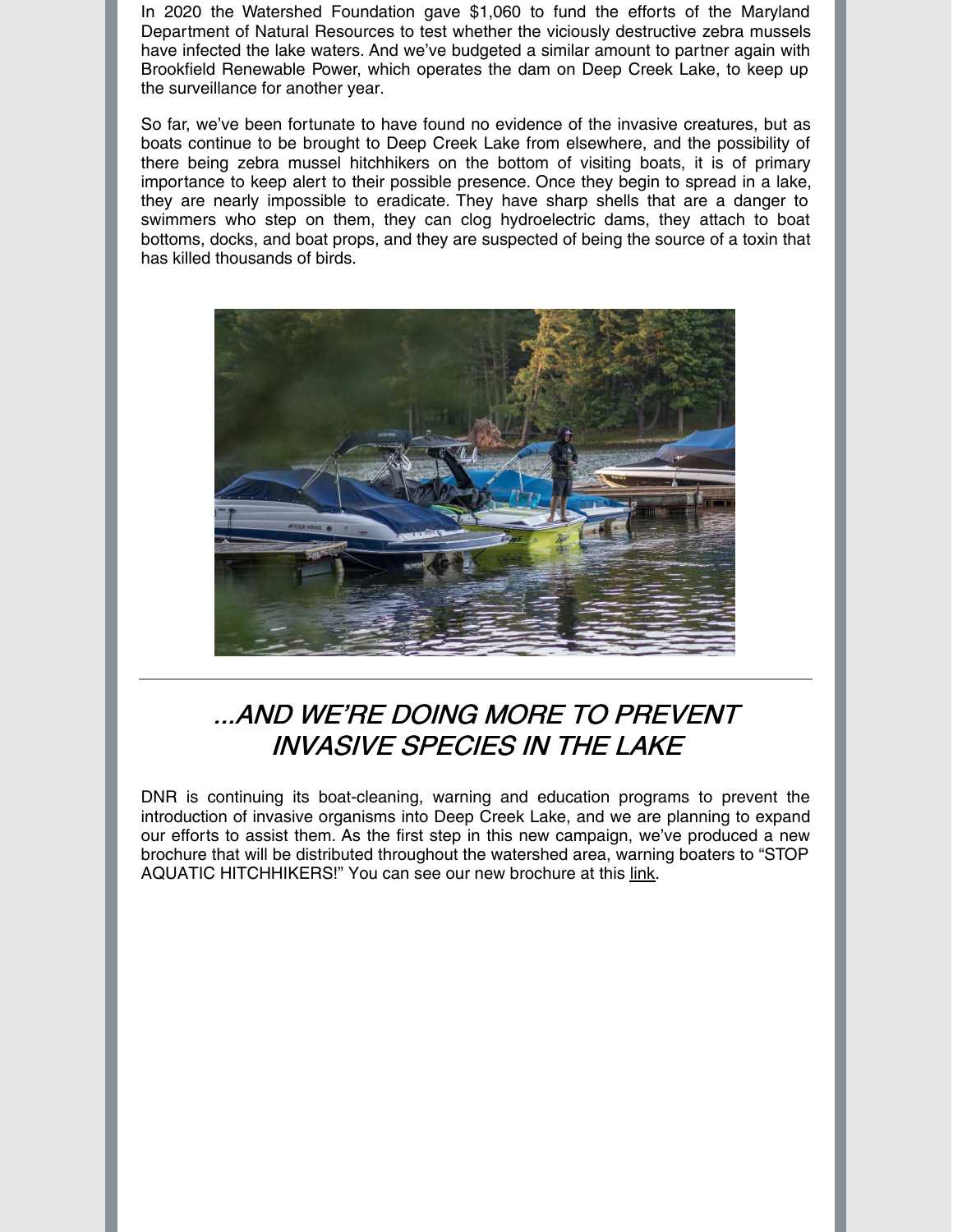

# WE'RE HELPING MAKE YOUR LAWNS AND GARDENS HEALTHY

Rain barrels are great for collecting water to irrigate your garden or feed your lawn. Now the Watershed Foundation has partnered with the University of Maryland Extension Service to give rain barrels to people, free. Forty rain barrels were purchased with money the Foundation got from the Maryland Department of Natural Resources' Green Up, Clean Up Fund. The rain barrels were made available to the 96 people who listened to the April 29 class given by Foundation Advisor Ashley Bachtel-Bodkins, focusing on how to use and maintain the barrels, and how to hook them up to a downspout. Ashley, a Senior Agent Associate-Environmental and Natural Resources and Master Gardner Coordinator with the University Maryland Extension-Garrett County, says, "Using rain barrels is a great way to conserve water and give your plants a healthy drink."



# OUR NEW PROGRAM TELLS WHO DOES WHAT IN THE WATERSHED AT THE LAKE

The Watershed Foundation has started a new "Virtual Brunch and Learn" program to let everyone know about topics related to the Deep Creek Watershed and Deep Creek Lake. Kicking off the Foundation's new quarterly Zoom meetings, 220 people signed-up for the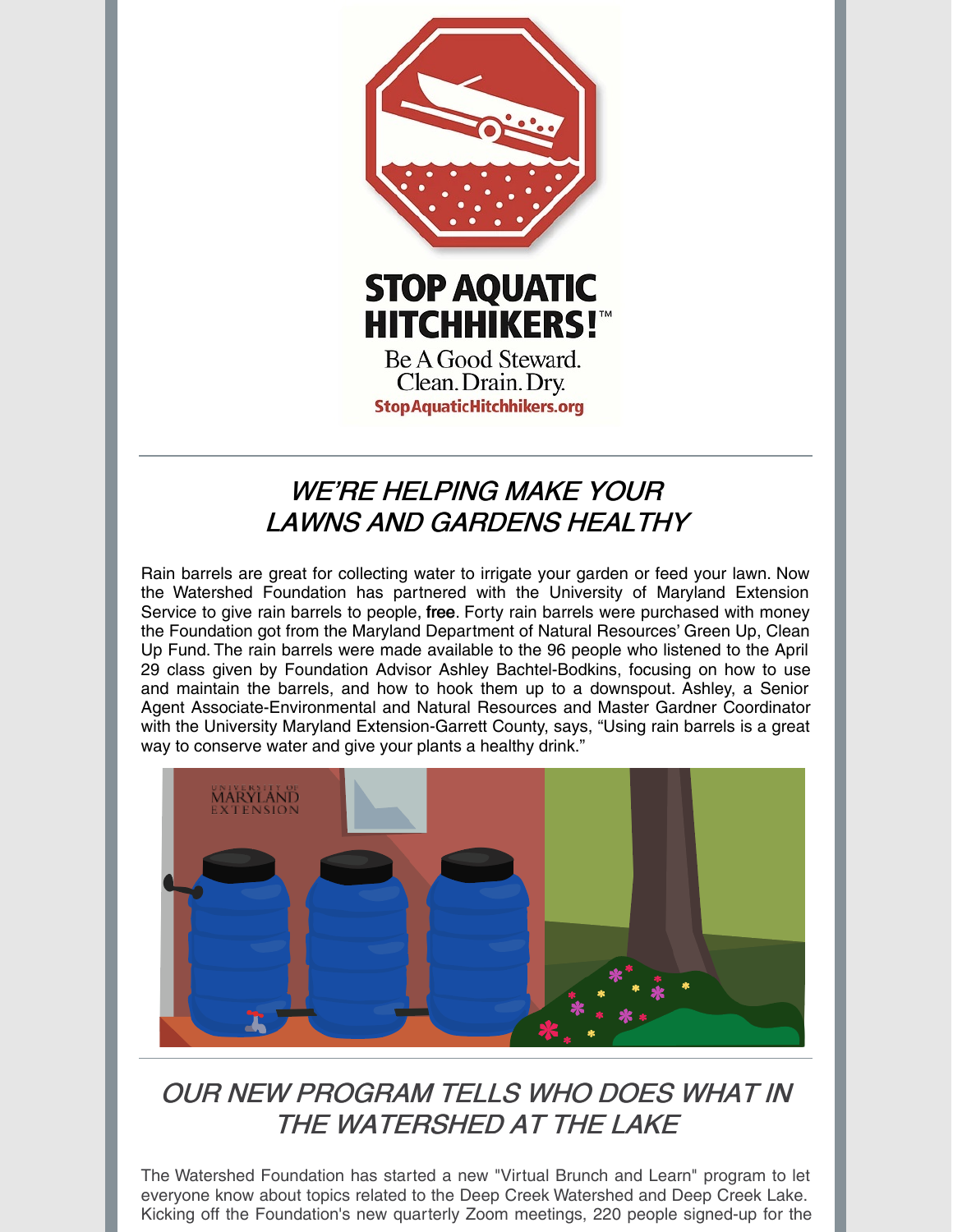May 12 session where people from the Watershed Foundation, the Deep Creek Property Owners Association, the Garrett County Government, the Maryland Departments of Natural Resources and the Environment. the University of Maryland. the U.S. Geological Survey, and Brookfield Renewable Power explained the role of the agencies that have responsibilities for the Deep Creek Lake. and the organizations that represent the lake's shareholders.

#### WELCOME CAROLYN SHEAFFER OUR NEW BOARD MEMBER AND SECRETARY

"I'm so happy to be a part of the Deep Creek Watershed Foundation, and to be able to help out on its great work," says Carolyn Sheaffer the newest addition to our Board of Directors. Carolyn also is the new Foundation Secretary. Many of you know her through her work as a local Family Nurse Practitioner and Pilates instructor at The Piliates Clinic (Balanced Body Studio) in McHenry, and her previous work with the Garrett Medical Group.



# A HEARTFELT THANK YOU AND FAREWELL TO BRUCE MICHAEL

Bruce Michael, Director of the DNR Resource Assessment Service, will retire in June. Bruce has been a great help to all of us in the Deep Creek Lake area in negotiating our way through the DNR programs headquartered in Annapolis, and he has been especially helpful to the Watershed Foundation in allowing us to learn ways in which we could support DNR's efforts to keep the Deep Creek Watershed healthy. His clear, concise, thoughtful advice and explanations have been a constant aide to our ability to contribute to programs benefiting the watershed. Thank you, Bruce, and enjoy your wellearned retirement.

# BECOME A SUSTAINED DONOR

The Deep Creek Watershed Foundation works every month, year-round, and your tax deductible gift can too. For as little as \$10 a month, when you become a Sustained Donor, you can help us keep the lake and the watershed as great as it is now. Our Sustained Donors program allows monthly contribution as an alternative to giving once a year.

You can find details under the "Support Us" tab on our webpage [\(www.deepcreekwatershedfoundation.org](http://www.deepcreekwatershedfoundation.org/)). There you will see the Sustained Donor levels: Bronze is \$10 a month Silver is \$20 a month Gold is \$50 a month Platinum is \$75 a month Diamond is \$100 a month Elite is \$150 a month

Whatever level you choose, we thank you!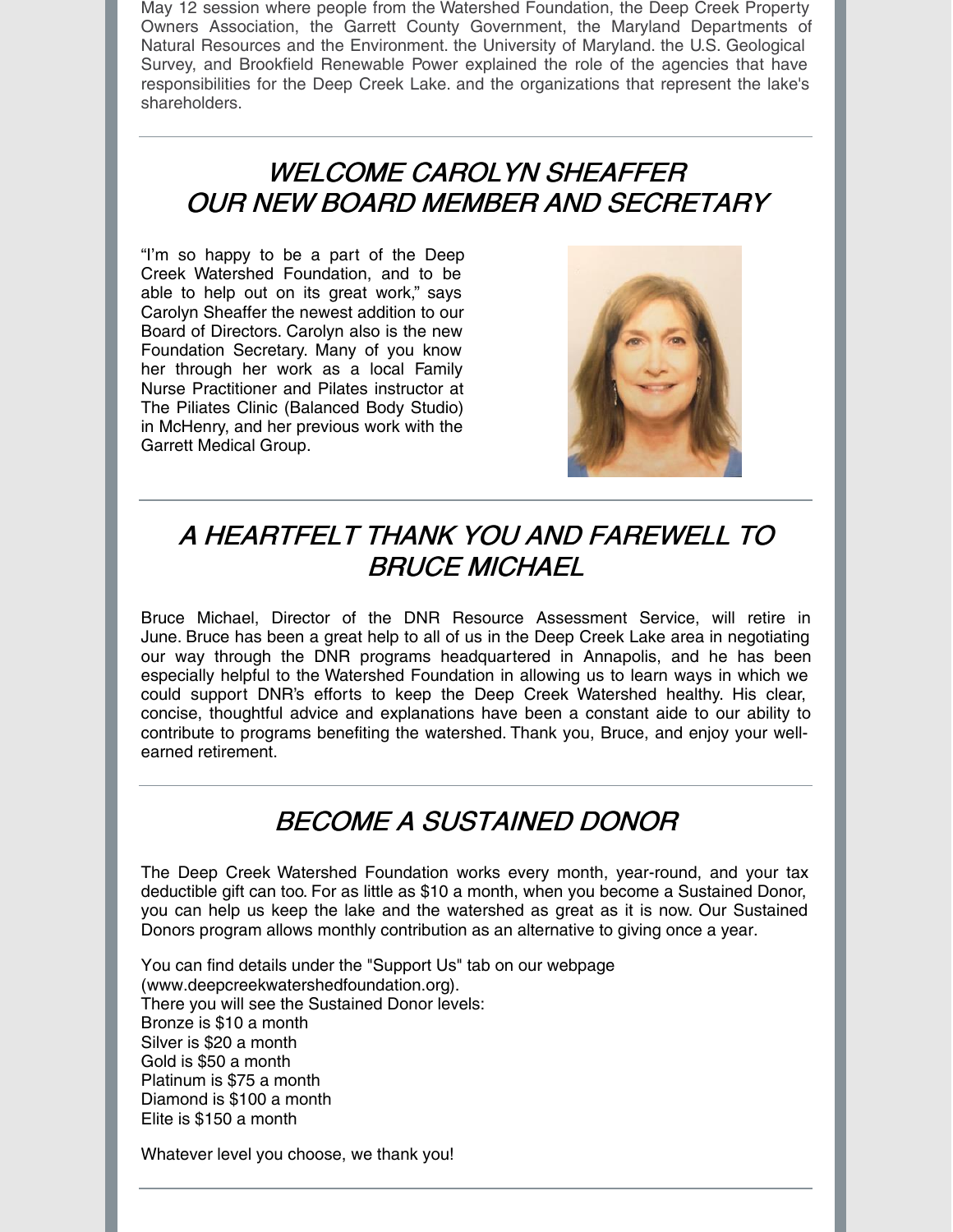#### "LIKE" US ON FACEBOOK!

Our Facebook page features our marvelous videos showing how the doser on Cherry Creek, whose maintenance we're funding, is neutralizing acid mine drainage; the need for the water quality monitors that we're funding: and some of our Board members and Advisors telling why they joined the Board. and what the Watershed Foundation means to them.

And the Facebook page is attracting donations! We're looking forward to more as our Facebook page grows.

#### Click here to Follow us on [Facebook!](https://www.facebook.com/DeepCreekWatershedFoundation/)



## Learn About our Projects on the DCWF Website



Deep Creek Watershed Foundation Board members have been talking with homeowner associations and other groups about the work of the Foundation, and asking about projects that the Foundation might consider funding. If you have a group that wants us to visit and present our information, and have us hear your suggestions for watershed projects we might fund in the future, please let us know by contacting [Morgan](mailto:silverdaggr@gmail.com) France.

# Our Funding & How We Choose Our Projects

Each of our projects is chosen in accord with the recommendations of the Deep Creek Watershed Plan. The Plan can be found at [www.garrettcounty.org/watershed/dcwmp](http://www.garrettcounty.org/watershed/dcwmp).

Each project is closely examined by the people who make up our Board of Directors, and they make the selection of each project for funding. Each member of our Board of Directors, and each of our advisors, is a volunteer who has a strong connection to the Deep Creek Watershed. Their varied backgrounds and expertise make the Board of